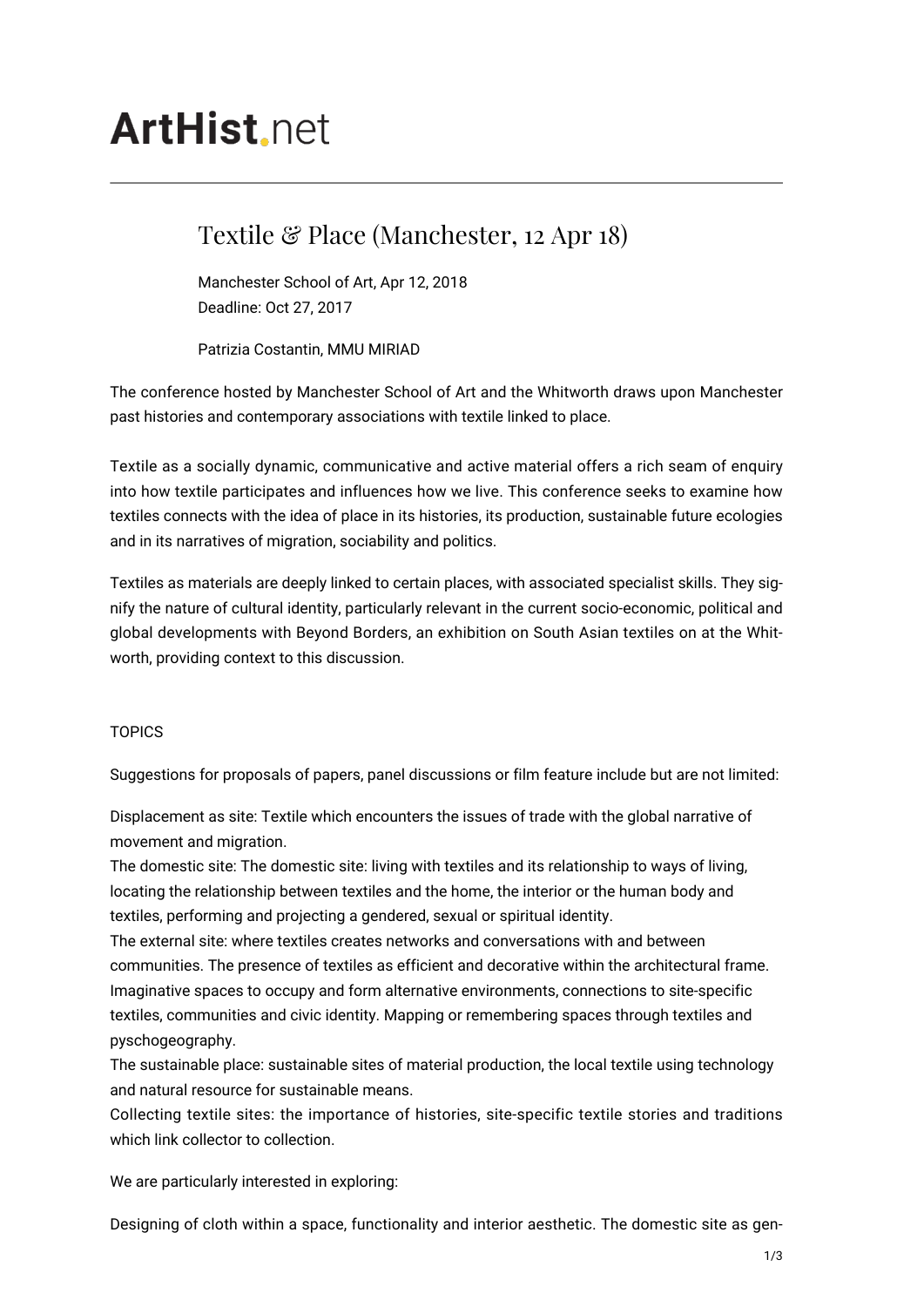dered and gender explored in its varied forms within the private, intimate or flamboyant textile. Textile as the interior self, with issues of sexuality, relationships, making and homemaking.

The structural textile as a soft membrane and fluid tensile medium. The material of textile, which influences the aspect of the built environment as shelter. Textiles as actor and evocative presence that takes shape within the architectural stage.

Textiles that engages through its practice and familiar materiality, which acts as a means to create dialogue. The social nature of textile as a communicative tool, that operates as a physical and virtual exchange. Conversely textiles as an articulate message carrier and material of protest which asserts socio-political issues of oppression, identity, migration, belief and nationhood.

Discourse on the impact of textile production, consumption and labor, offering solutions to overproduction, waste and making sustainable economies.

### CALL FOR PAPERS

Please submit an abstract (up to 350 words for a 20-minute presentation) or film synopsis (up to 350 words) together with a short bio to patrizia.costantin@stu.mmu.ac.uk by Friday 27th of October 2017.

Successful applicants will be notified by mid-January 2018.

#### PUBLICATION OPPORTUNITY

The papers presented at the conference will be published in a special issue of TEXTILE: Cloth and **Culture** 

#### WHO SHOULD PARTICIPATE?

We welcome papers from, textile artists, artists exploring textiles among other materials, designers, academics, early career researchers, art, fashion and textile historians, curators and archivists, ERCs, PhD candidates.

We also welcome short films and audio-visual work that explore textiles and place for the session 'Film as textile site'.

This is an opportunity to explore the relationship between textiles and the idea of place which can be interpreted in its widest sense.

### ORGANIZING COMMITTEE

Alice Kettle Professor of Textile Arts, Manchester School of Art,